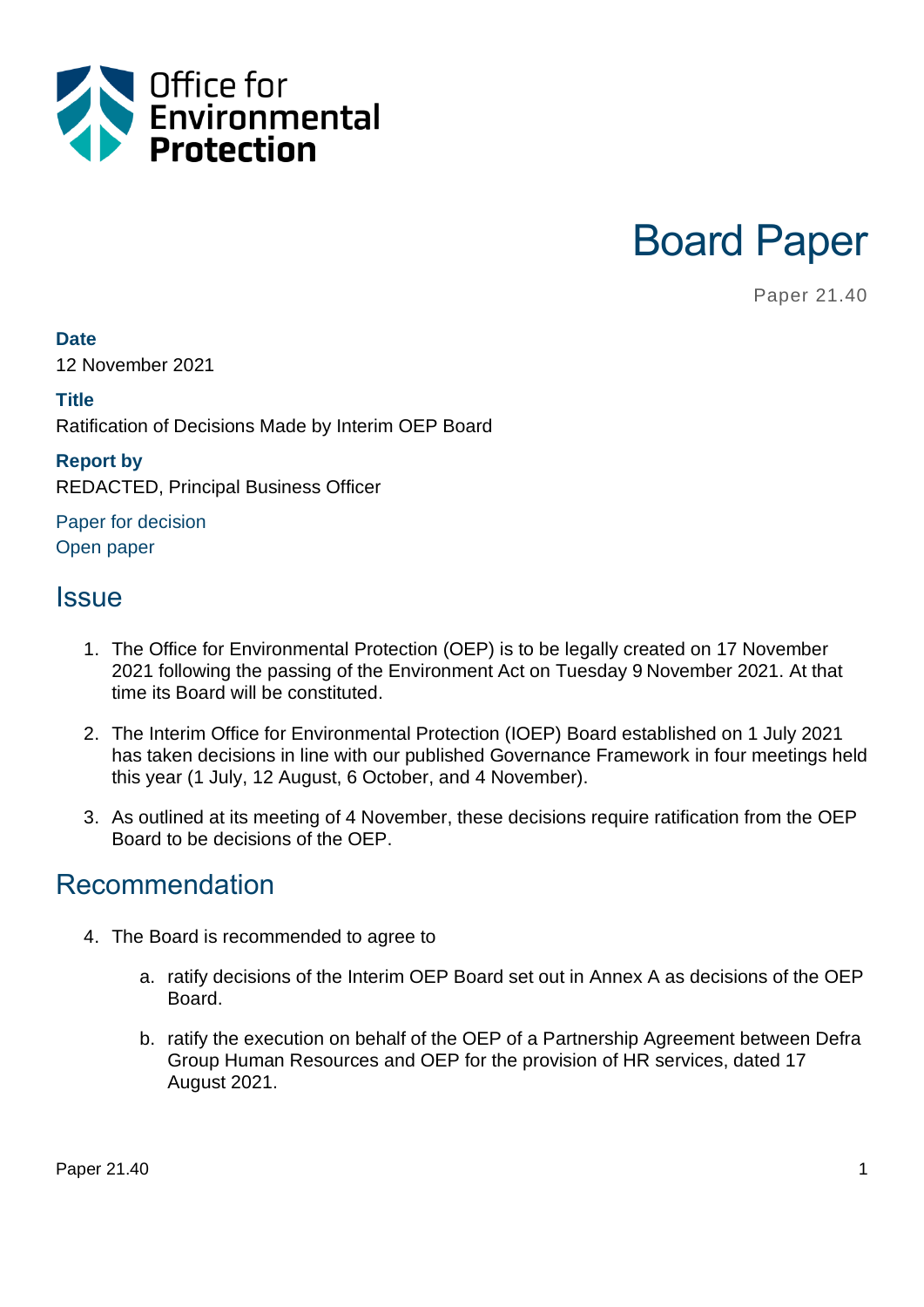5. The Board is recommended to note that the Secretary of State has appointed Natalie Prosser as the OEP Interim CEO and the Chair has signed a secondment agreement with Defra for the services of Natalie in line with the intentions set out to the Board on 4 November.

# **Background**

- 6. The Interim OEP Board has taken a number of decisions since its establishment in July 2021, however those decisions need to be ratified by the OEP Board on commencement of the OEP on 17 November 2021 so that they are decisions of the OEP.
- 7. The Secretary of State has appointed Natalie Prosser as Interim CEO. Defra is to second Natalie to the OEP to fulfil this role.
- 8. Defra Group Human Resources is to supply OEP with certain complex HR services, notably for specialist pay and pensions services. The Board was informed of this in its papers on HR Strategy and Policies of 12 August.*This section has been redacted as its publication would be prejudicial to commercial interests.* An agreement was entered into between OEP and Defra Group Human Resources on 17 August.

## Analysis

- 9. Following the passing of the Environment Bill by Royal Assent and commencement of the OEP as a legal entity on 17 November 2021, the OEP Board will have authority to make decisions as the OEP.
- 10.The decisions applicable to the OEP that require ratification by the OEP Board are detailed in the table at Annex A for the Board to agree. This is all decisions the Board has taken, save for those which are superseded or relate to matters only relevant to the business of the Interim OEP.
- 11.The decisions are those the Board has already taken. To support the Board consider these in context, the minutes the Board has approved for its meetings of 1 July, 12 August and 6 October are also appended.
- 12.The OEP needs to enter into a secondment agreement with Defra and Natalie Prosser for her secondment as Interim CEO, after her appointment by the Secretary of State. This has been signed by the Chair on behalf of the OEP.
- 13.The Partnership Agreement entered into with Defra Group Human Resources is in the name of the OEP. The value of the contract is within the Board's delegation to the Interim CEO in the financial scheme of delegation it considered in its meeting of 4 November. It was notified to the Board on 12 August. The Board is asked to ratify the execution of this agreement on behalf of the OEP, by the Interim CEO.

## Finance and Resource

14.None applicable to this proposal.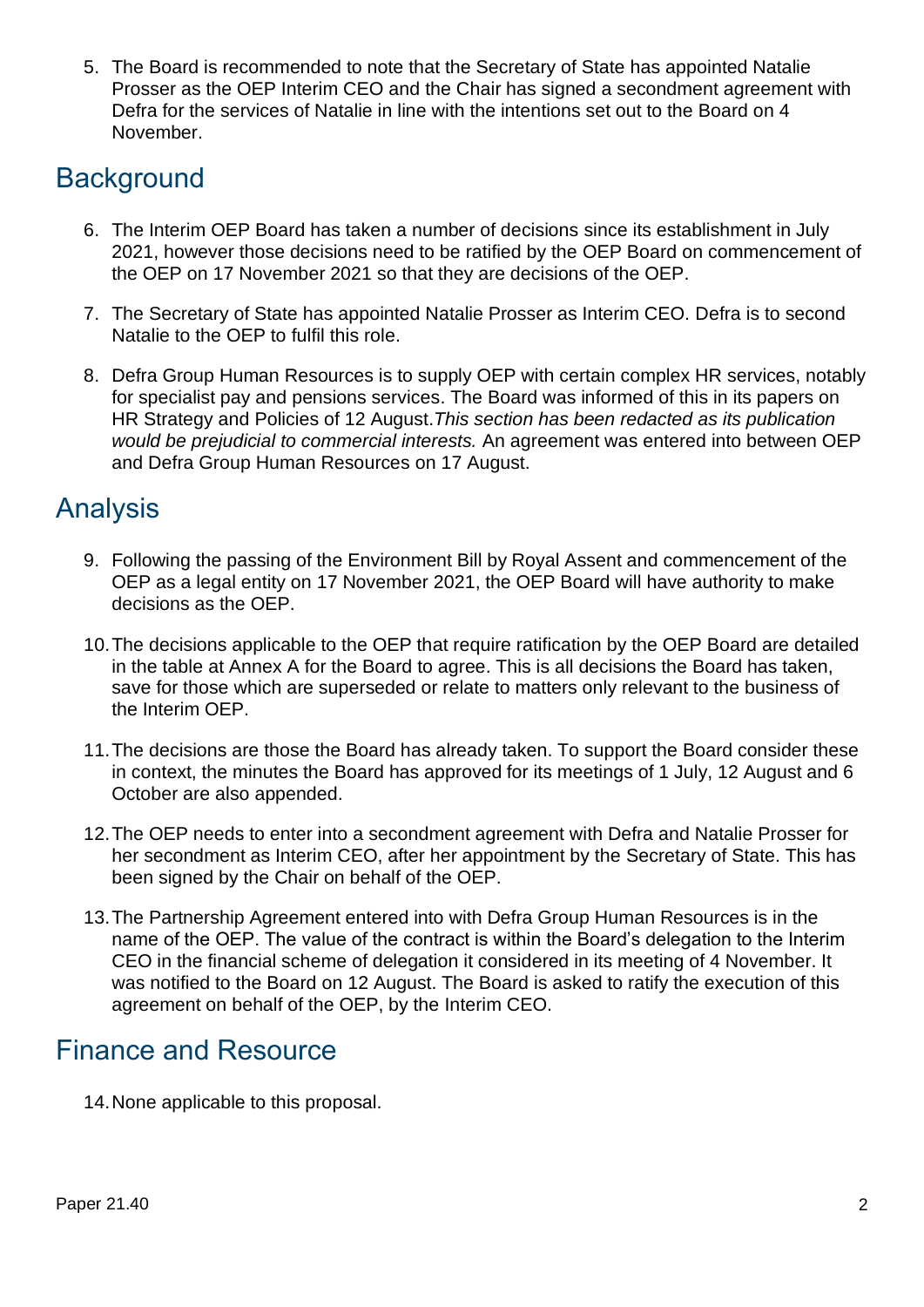# Impact Assessments

#### **Risk Assessment**

15. The key risk to the proposition is the risk that the Board does not agree ratification on or around 17 November 2021. This is mitigated by the early circulation of papers. The Board is asked to confirm its decisions on or after it is formally constituted at 00.01 on 17 November 2021.

#### **Equality Analysis**

16. N/A

## Implementation Timescale

17. The Board is requested to ratify the 47 Decisions Made by the Interim OEP Board and confirm their agreement on, or as close as possible to 17 November 2021.

## Communications

18.The communication of this report and the outcome of the recommendations made to Board will follow the Rules of Procedure for Electronic Business as part of the OEP's Governance Framework. The agreements of the Board and any decisions ratified will be published with the OEP's future minutes of its next Board meeting scheduled to take place in December 2021.

## External Stakeholders

19.External stakeholders have not been involved in the recommendations for ratification for Decisions Made as these decisions are prior agreements of the Interim OEP Board.

### Internal Stakeholders

- 20.In preparation for these recommendations to Board have been:
	- a) The Interim OEP Board
	- b) The Interim OEP CEO
	- c) The Interim OEP Head of Business Strategy and Planning
	- d) Other Interim OEP Officers who have presented past reports and recommendations to the Interim OEP Board.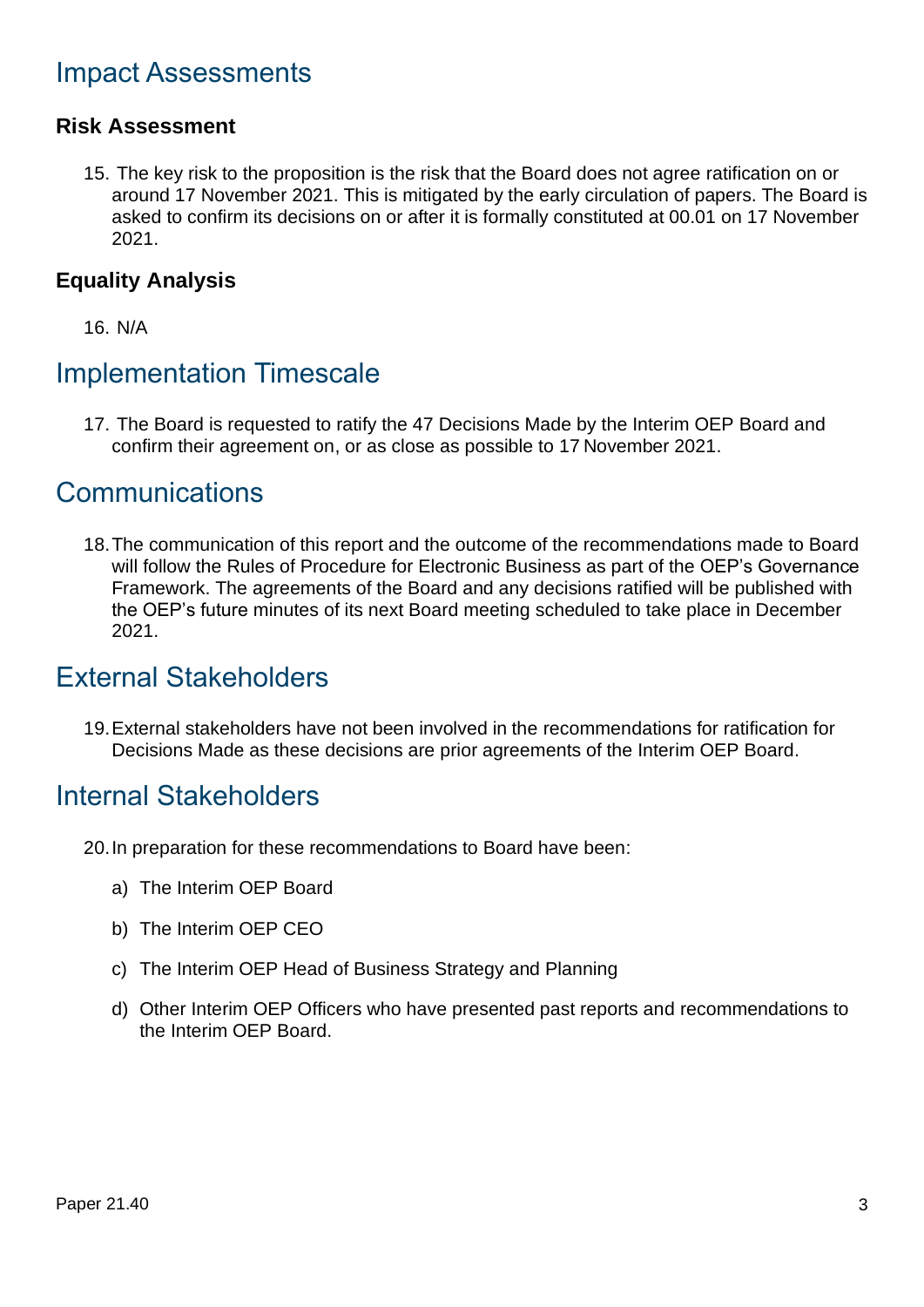# ANNEXES LIST

- **Annex A – Decisions Log**
- **Annex B – Minutes of Meeting of 1 July**
- **Annex C – Minutes of Meeting of 12 August**
- **Annex D – Minutes of Meeting of 6 October**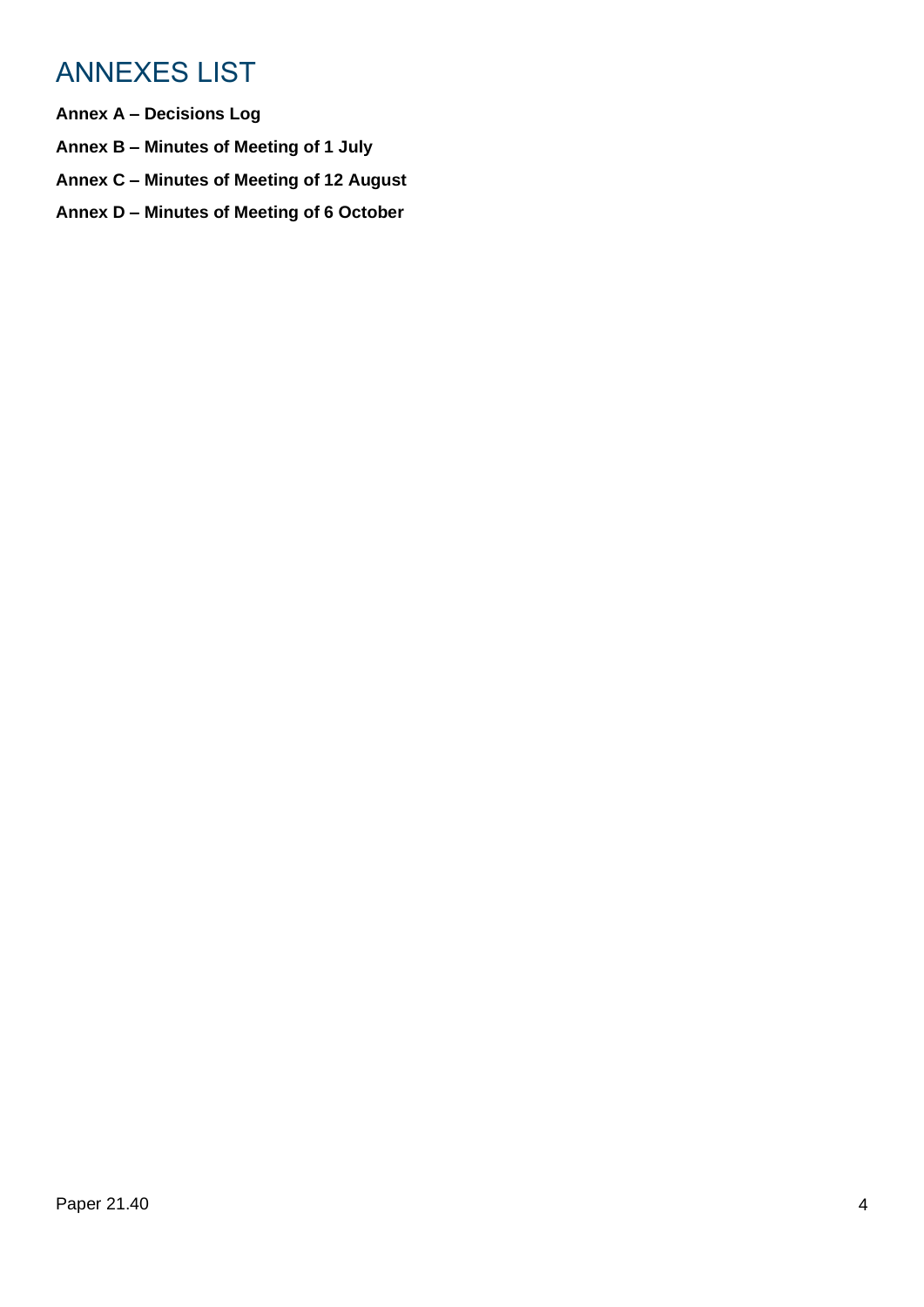

| <b>Decision</b><br>No. | Date of Board<br><b>Meeting</b> | Agenda<br><b>Item</b><br>No. | <b>Item Description</b>                                | Interim OEP Board Decision                                                                                                                                                                                                                                                                                                                                                                                               |
|------------------------|---------------------------------|------------------------------|--------------------------------------------------------|--------------------------------------------------------------------------------------------------------------------------------------------------------------------------------------------------------------------------------------------------------------------------------------------------------------------------------------------------------------------------------------------------------------------------|
|                        | 1 July 2021                     | 21.04                        | Interim OEP<br>Governance                              | The Board AGREED to establish a 25-year environment plan monitoring report steering group as a<br>Committee of the Board under the terms of reference proposed and noted that Paul Leinster and Julie Hill<br>had been nominated and agreed to serve as members.                                                                                                                                                         |
| 2                      | 1 July 2021                     | 21.04                        | Interim OEP<br>Governance                              | The Board AGREED to meet in accordance with the schedule of meetings subject to:<br>- An alternative date being sought for September<br>- Consideration being given to meeting in person more frequently in this formative stage of the Board and<br>organisation<br>- Consideration being given to further discursive sessions for the Board, ahead of its main meetings in this<br>initial phase of its establishment. |
| 3                      | 1 July 2021                     | 21.07                        | OEP Mission,<br>Diagnosis and<br><b>Guiding Policy</b> | Subject to consideration of its comments in the meeting, the Board AGREED the mission statement<br>presented in the paper.                                                                                                                                                                                                                                                                                               |
| 4                      | 1 July 2021                     | 21.07                        | OEP Mission,<br>Diagnosis and<br><b>Guiding Policy</b> | Subject to consideration of its comments in the meeting, the Board AGREED the diagnosis and guiding<br>policy presented in the paper.                                                                                                                                                                                                                                                                                    |
| 5                      | 1 July 2021                     | 21.10                        | Provision of advice<br>by the Interim OEP              | The Board AGREED to respond to any consultation on the civil procedure rules, to provide advice on the<br>proposed amendments to the Habitats Regulations and respond to the Green Paper consultation as had<br>been requested.                                                                                                                                                                                          |
| 6                      | 1 July 2021                     | 21.10                        | Provision of advice<br>by the Interim OEP              | The Board AGREED to commence work to develop a proposed response to the environment strategy<br>consultation in Northern Ireland, and to continue to influence within Defra with the objective of providing<br>advice prior to the public consultation on environmental target proposals early in 2022, subject to<br>consideration of an appropriately governed structure.                                              |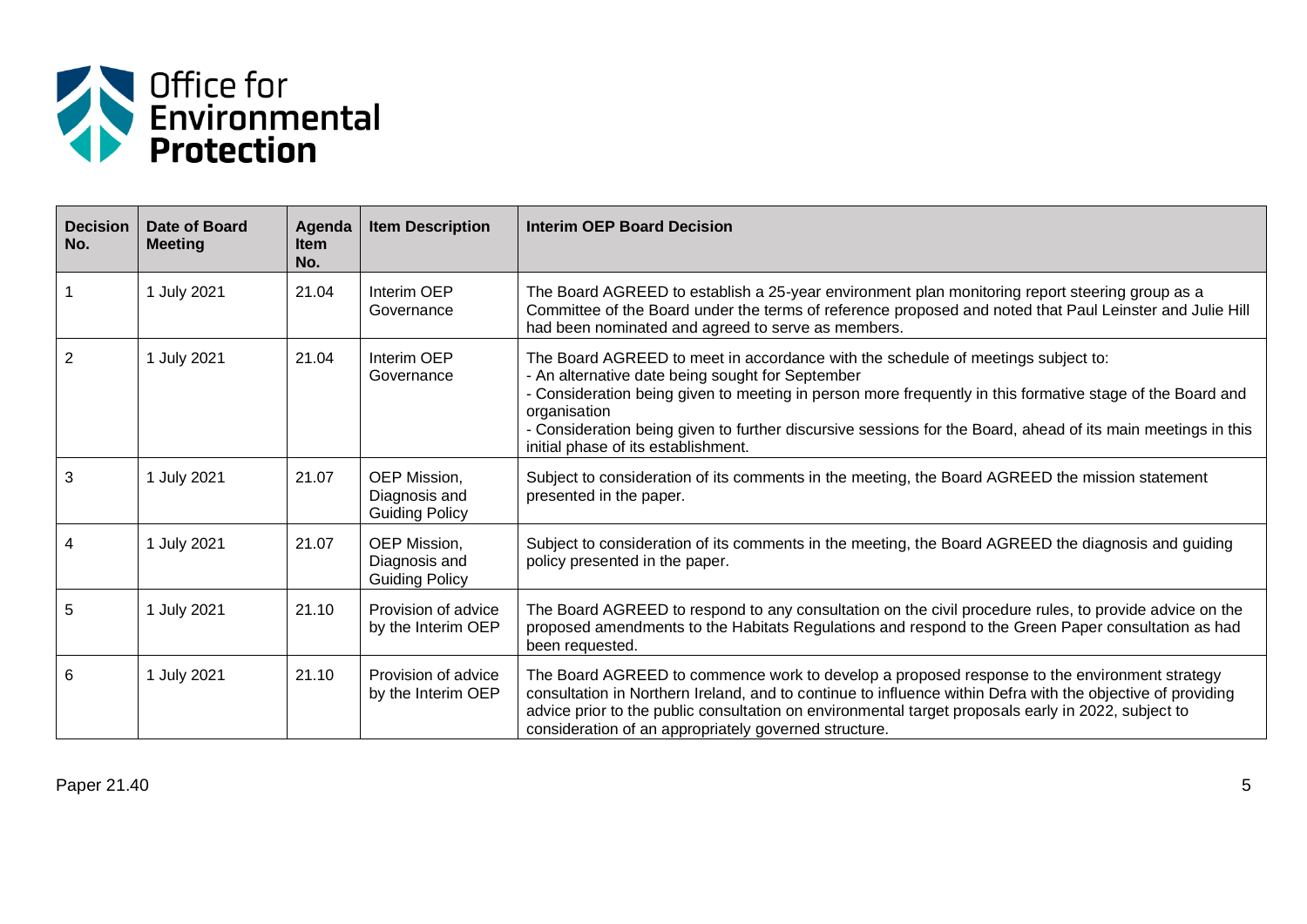| $\overline{7}$ | 1 July 2021    | 21.10 | Provision of advice<br>by the Interim OEP                                                      | The Board AGREED that the Interim OEP will not proactively respond to matters beyond those identified<br>in the paper, unless the decision tool strongly indicates we should, and that requests from ministers should<br>be prioritised.                |
|----------------|----------------|-------|------------------------------------------------------------------------------------------------|---------------------------------------------------------------------------------------------------------------------------------------------------------------------------------------------------------------------------------------------------------|
| 8              | 1 July 2021    | 21.10 | Provision of advice<br>by the Interim OEP                                                      | The Board AGREED that new proposals for advice would be brought to the Board for agreement, that the<br>Board would agree Interim OEP's response and that it would review the approach in early autumn in light<br>of capacity at that point.           |
| $\mathsf g$    | 12 August 2021 | 21.12 | Minutes and<br>matters arising                                                                 | The Board AGREED the minutes of the meeting held on 1 July 2021 and noted that a copy of the minutes<br>is to be published on the OEP's website.                                                                                                        |
| 10             | 12 August 2021 | 21.14 | Developing the<br><b>OEP Strategy</b>                                                          | Subject to consideration of its comments in the meeting, the Board AGREED the success criteria<br>proposed in the paper.                                                                                                                                |
| 11             | 12 August 2021 | 21.14 | Developing the<br><b>OEP Strategy</b>                                                          | The Board AGREED to approach strategy development in Northern Ireland on the basis of the paper<br>presented.                                                                                                                                           |
| 12             | 12 August 2021 | 21.14 | Developing the<br><b>OEP Strategy</b>                                                          | The Board considered and AGREED the elements that should and should not form part of the strategy as<br>presented and discussed in the meeting.                                                                                                         |
| 13             | 12 August 2021 | 21.15 | <b>OEP</b> Enforcement<br>policy: concepts of<br>seriousness,<br>prioritisation and<br>urgency | The Board AGREED that the OEP should develop a workable "day one" enforcement policy by the end of<br>2021 primarily focused on the mandatory content of the policy specified by the Environment Bill.                                                  |
| 14             | 12 August 2021 | 21.15 | <b>OEP</b> Enforcement<br>policy: concepts of<br>seriousness,<br>prioritisation and<br>urgency | The Board AGREED that the policy should not be unduly fettering and allow the exercise of fairly broad<br>discretion so the OEP can be reactive to our early cases.                                                                                     |
| 15             | 12 August 2021 | 21.15 | <b>OEP</b> Enforcement<br>policy: concepts of<br>seriousness.<br>prioritisation and<br>urgency | The Board AGREED that judgements of 'serious failure' and 'serious damage' should be made via a<br>subjective, multifactorial approach to assessment based around a set of standard factors.                                                            |
| 16             | 12 August 2021 | 21.15 | <b>OEP</b> Enforcement<br>policy: concepts of<br>seriousness,<br>prioritisation and<br>urgency | The Board AGREED that where it is determined that there may be 'serious damage', the OEP should<br>assess 'urgency' by considering the longer timescale and the more limited scope for remedies of<br>environmental review compared to judicial review. |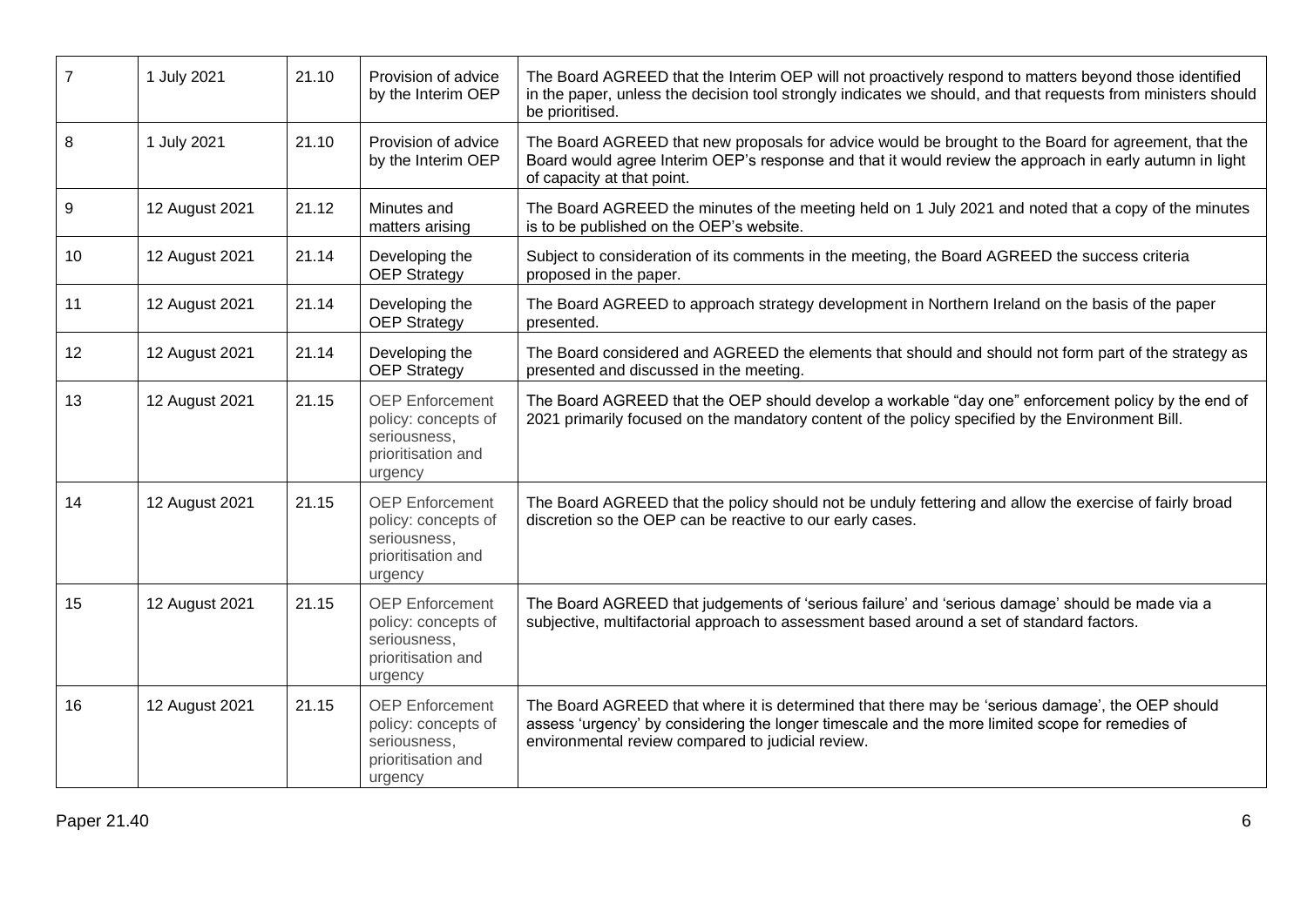| 17 | 12 August 2021 | 21.15 | <b>OEP</b> Enforcement<br>policy: concepts of<br>seriousness,<br>prioritisation and<br>urgency | The Board AGREED that strategically significant decisions to formally investigate, will be referred for the<br>Board to decide in the first year of operation.                                                                                                                                                                                                                                                                                    |
|----|----------------|-------|------------------------------------------------------------------------------------------------|---------------------------------------------------------------------------------------------------------------------------------------------------------------------------------------------------------------------------------------------------------------------------------------------------------------------------------------------------------------------------------------------------------------------------------------------------|
| 18 | 12 August 2021 | 21.16 | HR strategy and<br>policies                                                                    | The Board AGREED the approach to the development of the HR policies and underpinning principles, and<br>to delegate the approval of individual policies to the Interim CEO.                                                                                                                                                                                                                                                                       |
| 19 | 12 August 2021 | 21.16 | HR strategy and<br>policies                                                                    | The Board AGREED to enter into a partnership agreement with one trade union.                                                                                                                                                                                                                                                                                                                                                                      |
| 20 | 12 August 2021 | 21.17 | Strategic Approach<br>for the 25YEP<br><b>Monitoring Report</b>                                | The Board AGREED the strategic objectives and strategic issues for the 25YEP Monitoring Report.                                                                                                                                                                                                                                                                                                                                                   |
| 21 | 12 August 2021 | 21.19 | Publication of<br>Papers and AOB                                                               | The Board AGREED that papers be published as indicated on each paper presented in the meeting of 12<br>August 2021.                                                                                                                                                                                                                                                                                                                               |
| 22 | 6 October 2021 | 21.21 | Minutes and<br>matters arising                                                                 | The Board AGREED the minutes of the meeting of 12 August 2021                                                                                                                                                                                                                                                                                                                                                                                     |
| 23 | 6 October 2021 | 21.23 | Developing the<br><b>OEP Strategy</b>                                                          | The Board AGREED to a consultation of between six to eight weeks, provided that it receives assurance<br>that sufficient pre-consultation activity has been completed and sufficient concurrent activity is<br>planned for while the consultation is open.                                                                                                                                                                                        |
| 24 | 6 October 2021 | 21.26 | Developing the<br>OEP enforcement<br>policy                                                    | The Board AGREED that the decision-making framework should not promote a mindset whereby 'damage'<br>that may be associated with the particular failure under consideration is the primary issue, with other<br>factors secondary or supplemental.                                                                                                                                                                                                |
| 25 | 6 October 2021 | 21.26 | Developing the<br>OEP enforcement<br>policy                                                    | The Board AGREED that the OEP should take an approach to assessing 'serious damage' that does not<br>unduly fetter our discretion through imposing on ourselves the need to conduct very technical<br>assessments (e.g., collation of primary data) that fall outside the OEP's capabilities.                                                                                                                                                     |
| 26 | 6 October 2021 | 21.26 | Developing the<br>OEP enforcement<br>policy                                                    | The Board AGREED that our approach to enforcement should complement our specific powers by<br>developing the OEP's general power to 'do anything it thinks appropriate for the purposes of, or in<br>connection with its functions'. This is with a view to maximising our ability to achieve rapid resolution of<br>cases.                                                                                                                       |
| 27 | 6 October 2021 | 21.26 | Developing the<br>OEP enforcement<br>policy                                                    | The Board AGREED that our approach to applying to intervene in court cases brought by third parties<br>should be flexible and purpose driven. The OEP should only apply to intervene when our assessment of<br>seriousness and prioritisation criteria point towards intervention as the best course of action and on the<br>basis of assisting the court, by presenting information and analysis that would not otherwise be available<br>to it. |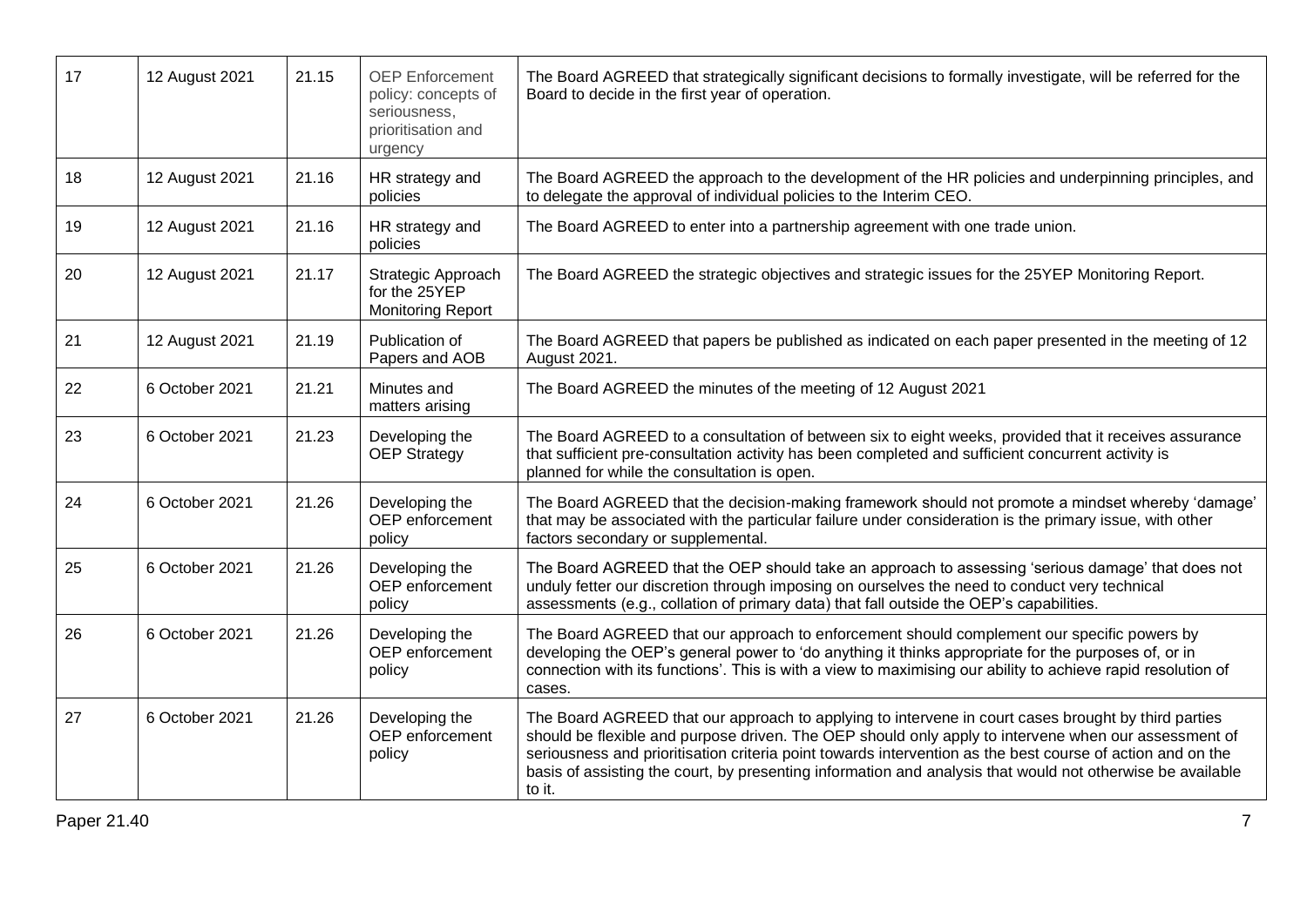| 28 | 6 October 2021  | 21.27 | Stakeholder<br>engagement                  | The Board AGREED the proposed objectives for engagement on the OEP's strategy as presented in the<br>paper.                                                                                                                                                          |
|----|-----------------|-------|--------------------------------------------|----------------------------------------------------------------------------------------------------------------------------------------------------------------------------------------------------------------------------------------------------------------------|
| 29 | 6 October 2021  | 21.28 | Strategic objectives<br>for the OEP        | The Board AGREED that the OEP should define strategic objectives.                                                                                                                                                                                                    |
| 30 | 6 October 2021  | 21.28 | Strategic objectives<br>for the OEP        | The Board AGREED that there should be four or five objectives covering all of the OEP's work.                                                                                                                                                                        |
| 31 | 6 October 2021  | 21.28 | Strategic objectives<br>for the OEP        | The Board AGREED that the strategic objectives should be objectives of outcome, not activity.                                                                                                                                                                        |
| 32 | 6 October 2021  | 21.28 | Strategic objectives<br>for the OEP        | The Board AGREED that the strategic objectives should build from, and collectively say, something more<br>than our mission about the OEP's intent.                                                                                                                   |
| 33 | 6 October 2021  | 21.28 | Strategic objectives<br>for the OEP        | The Board AGREED that the strategic objectives will form the basis of how we tell our story through our<br>strategy, corporate and business plans, and be useful in doing so.                                                                                        |
| 34 | 6 October 2021  | 21.28 | Strategic objectives<br>for the OEP        | The Board AGREED that strategic objectives should intend to endure in the medium-term.                                                                                                                                                                               |
| 35 | 6 October 2021  | 21.28 | Strategic objectives<br>for the OEP        | The Board AGREED that objectives should be set out for consultation, and anticipated consultation<br>outcomes could help refine and improve the objectives suggested.                                                                                                |
| 36 | 6 October 2021  | 21.29 | Publication of<br>Papers and AOB           | The Board AGREED that papers be published as indicated on each paper presented at the meeting of the<br>6 October 2021.                                                                                                                                              |
| 37 | 4 November 2021 | 21.31 | Minutes and<br><b>Matters Arising</b>      | The Board AGREED the minutes of the meeting of 6 October 2021                                                                                                                                                                                                        |
| 38 | 4 November 2021 | 21.32 | Report of the<br>Interim CEO-<br>Designate | The Board AGREED to develop a response to the consultation set out in paragraph 16(a) of the paper<br>regarding the UK Marine Strategy Regulations, with the recommended form and content of the response<br>to return to the Board for consideration and agreement. |
| 39 | 4 November 2021 | 21.32 | Report of the<br>Interim CEO-<br>Designate | The Board AGREED to not respond to the consultation set out in paragraph 16(b) of the paper.                                                                                                                                                                         |
| 40 | 4 November 2021 | 21.32 | Report of the<br>Interim CEO-<br>Designate | The Board AGREED the amendments to its governance framework required on legal creation of the OEP,<br>presented in Annex B to the paper.                                                                                                                             |